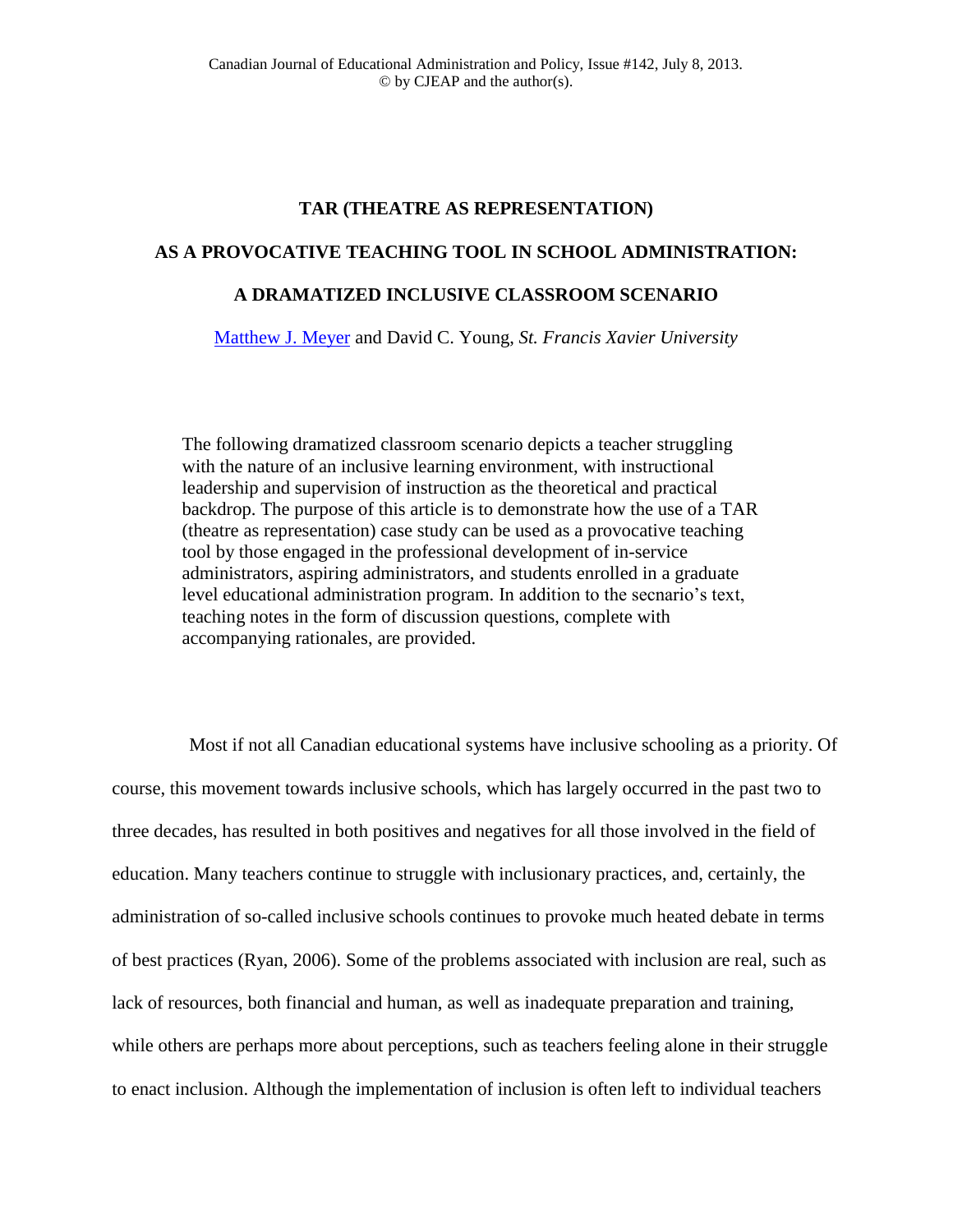in their own classrooms, it is important to keep in mind that ultimately, the responsibility for inclusion falls under the leadership purview of the school administration (Young, 2010). Suffice to say, twenty-first century school administrators need to be exposed to both the theory and practice of inclusion if they are to create schools where students and staff alike "belong."

As professors of school administration, the authors have often struggled with developing pedagogical constructs that both stimulate curiosity and at the same time foster comprehension and synthesis. As some have stated, case studies have been used for many years as vehicles to assist in the expedition of learning (Fossey & Crow, 2011; Merriam, 1998). Whether or not the case is inspired by imagination or real-life incidents, case studies provide a provocation vehicle that assists in classroom discussion and content analysis.

In this article, it is believed that by situating student learning within a scripted dramatic case study scenario, both in-service administrators and students of educational administration can affectivity and cognitively engage in the exploration of chosen issues through the use of a script. The vehicle employed in this dramatized case study scenario is Theatre as Representation, or TAR (Meyer, 1998, 2001a, 2001b), which has been used successfully in different learning settings. The TAR concept was originated by Meyer (1998) as a professional development protocol for in-service school administrators to facilitate bridging administrative theory with actual school-based practice. At the time TAR emerged in the field of educational administration, there was no such use of TAR-like drama and theatre application. Since then, a number of drama and theatre adaptations have evolved. TAR has also morphed, so-to-speak, into other iterations by the author (see bibliography) which presently seems more like a crosspollination between process drama and readers' theatre.

70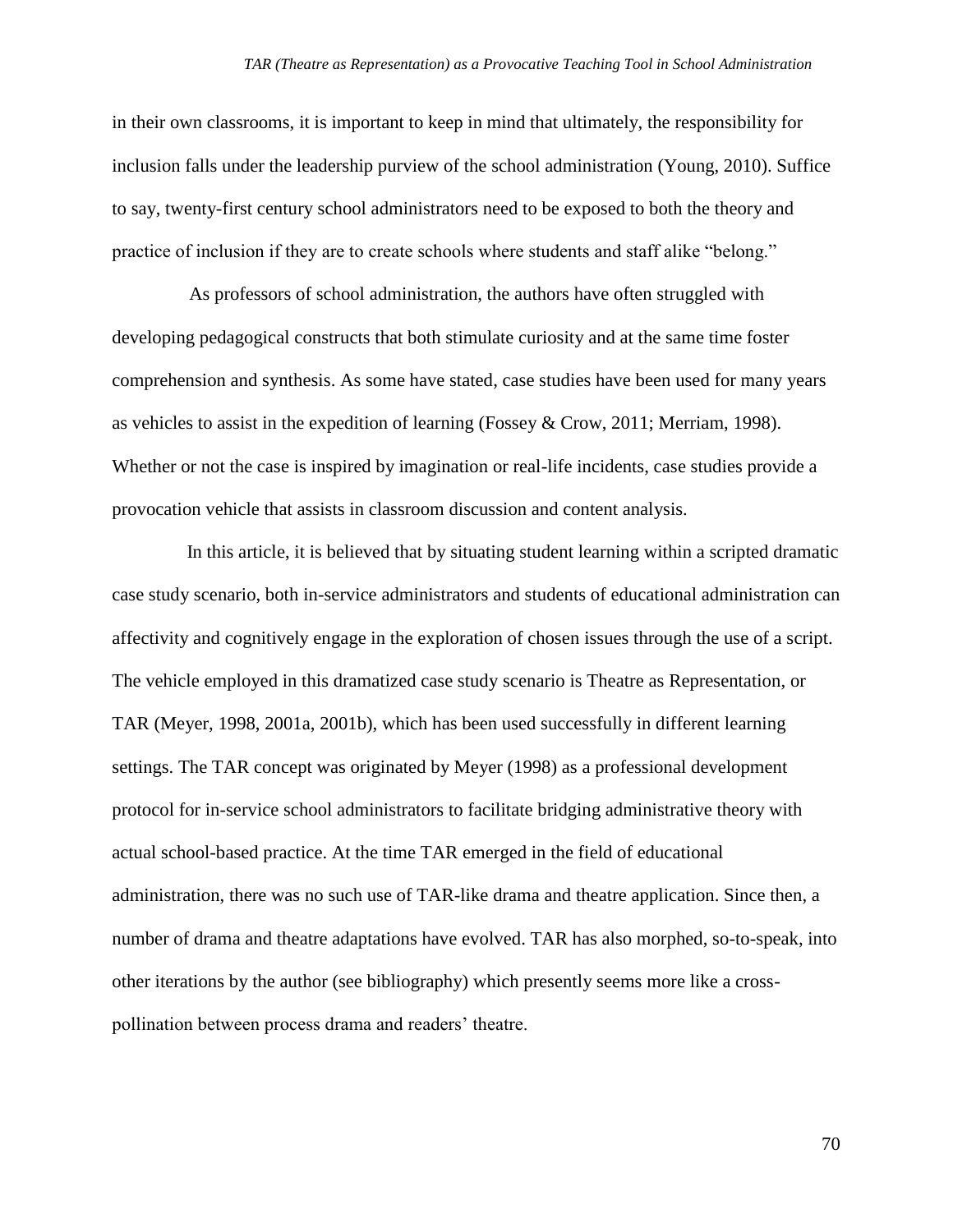## **The Theoretical Foundations of TAR**

The TAR application is built on two bodies of knowledge. The first is specific artistic drama, theatre, and production practices as passed down through centuries of performance practice along with concepts espoused by such theorists as Beckerman (1970) in his discussion of the comparisons and contrasts between dramatic and theatre activity; Bolton (1979) who suggests a connection between internal action (the fusion of subjective and objective meanings in a text) with external action (the fusion of actual and make-believe contexts); and especially Brecht's (1948/1964) view on the importance of telling truth and suffering in textual reality. The second body of knowledge comes from a fusion of social constructivist learning theories (Fosnot et al., 1996), Goleman's (1995) notion of emotional intelligence, and Hutchins' (1995) thoughts on cognition. When TAR is used as a teaching tool, all students have the opportunity to take on character roles in the piece (either as actors or readers) and to be audience members. Each TAR scenario incorporates fundamental aspects of legal, administrative, and organizational theory (e.g., sources and uses of power and micro-politics). As well, TAR also brings to light possible ambiguities between perceived and real problems and solutions administrators might encounter in terms of inclusive education, such as classroom pedagogy and management. As in many TAR scenarios, much of the dialogue and themes are based on field research, analyses of interviews with practitioners, and observation of classroom dynamics as well as common knowledge of school-based practices; as such, dialogue is based on real phraseology and pacing that helps to create the sense of verisimilitude necessary to immerse both actors and audience into the scenario.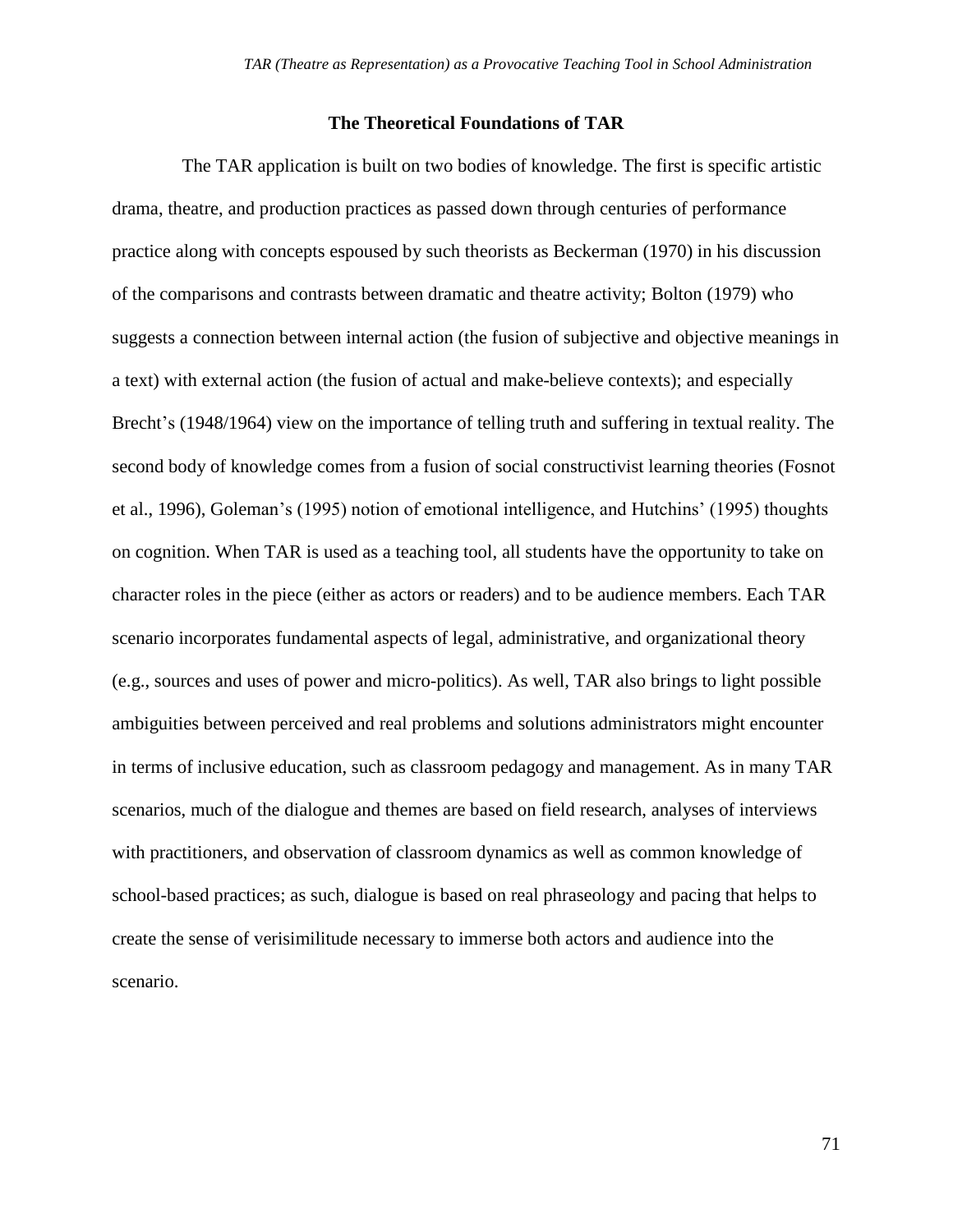#### **TAR as a Dramatized Case Study Scenario**

The purpose of this case is to demonstrate how the use of a dramatized case study scenario can be used by those engaged in the training of aspiring and current administrators, either in a graduate level educational administration program or within an in-service professional development session. The foundation for this approach to teaching rests on the belief that many issues in education remain somewhat esoteric unless conveyed in a manner that is meaningful to practitioners. By placing either research findings or current pedagogical concerns within a scripted dramatic piece, participants can grapple with issues within the safety of a script. Unlike role-play improvisation (staging, memorization, and character interpretation), TAR is safe because participants are more engaged in the content of the case study rather than the presentation aspects of the scenario.

This case will further explore how the following dramatic scenario serves as a stepping stone for discussion on the issue of instructional leadership in light of school-based inclusion. This dramatized case study scenario was written founded on classroom conversations with graduate students who are also in-service teachers and administrators. As well, a leading clinical educational psychologist vetted the content. The scenario depicts a grade 9 general math class of 28 students, 4 of whom are on individual learning plan (IPP)/individual education plans (IEP). The classroom teacher in this particular case study wrestles with allotting sufficient time to both her mainstream and exceptional students. Ultimately, this time management issue can negatively impact her capacity to differentiate her teaching practice. For aspiring and current school administrators, this is a real dilemma in that as an instructional leader, one must ensure teachers are creating inclusive learning environments for all the children under his or her charge. As stated previously, the responsibility for inclusion falls on the school principal. Thus, the

72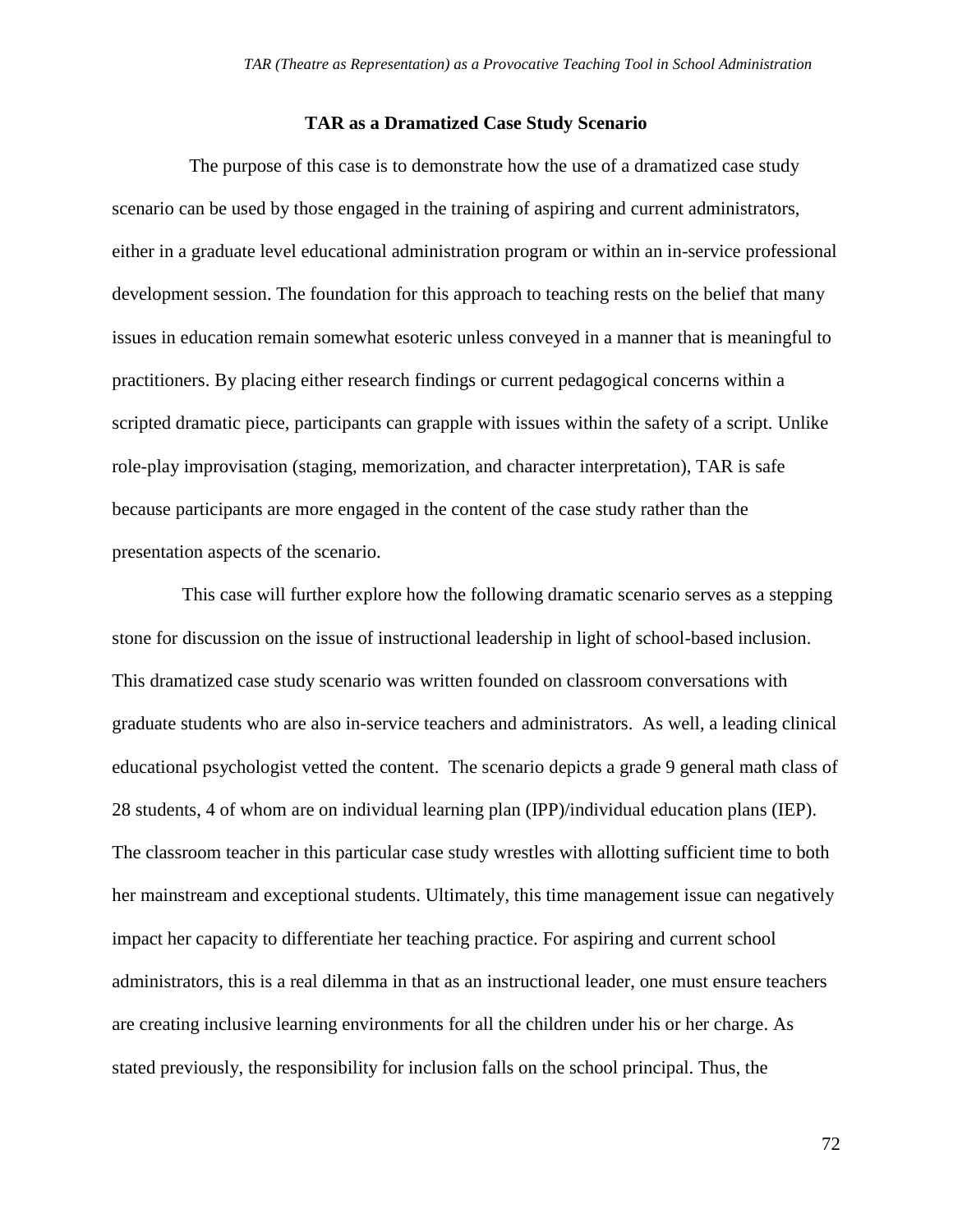following case, under the broad umbrella of inclusion, will serve to foster debate around the issues of school administration and leadership.

## **Scenario: An Issue of Inclusion in a Middle-School Setting<sup>1</sup>**

This case unfolds at Macmillan Middle School, located in Meadowbrook in Eastern Canada,<sup>2</sup> a blue and white collar town with a population of approximately 10,000 people. The catchment area for the school includes an additional 5,000 people. Macmillan Middle School has a student body of 854, with a staff compliment of 35 full- and part-time teachers, one principal, and a teaching vice-principal. The Grade 9 classroom in question, arranged in rows, consists of 28 students, 4 with IPPs. The teacher has just finished an arithmetical lesson on long division and is concluding her/his instructions to the class for an assignment. She/he is not comfortable working with exceptional students in an inclusionary classroom. Along with her B.Ed. preparatory courses in inclusion, she/he has taken mandatory professional development on inclusion and feels that the non-IPP students are being disenfranchised because of the time he/she must spend with IPP students. It is the period before lunch, and there is much tension in the class. The teacher's classroom is a transformed double classroom with the back half of the room serving as a file storage area filled with several rows of file cabinets. For the past three days, school administrators have been going through the cabinets. On this particular day the principal is doing the sort-through. By this time, both the students and teacher are oblivious to the principal's presence in the room and hence he/she is ignored. However, he/she does not ignore the goings on in the class. The groups mentioned below are seated just in front of the file

 $\overline{\phantom{a}}$ 

<sup>1</sup> Note that the vocabulary used in the dialogue is based on direct references to actual classroom conversations as witnessed by in-service teachers/administrators.

 $2^2$  Both the name of the school and community are pseudonyms.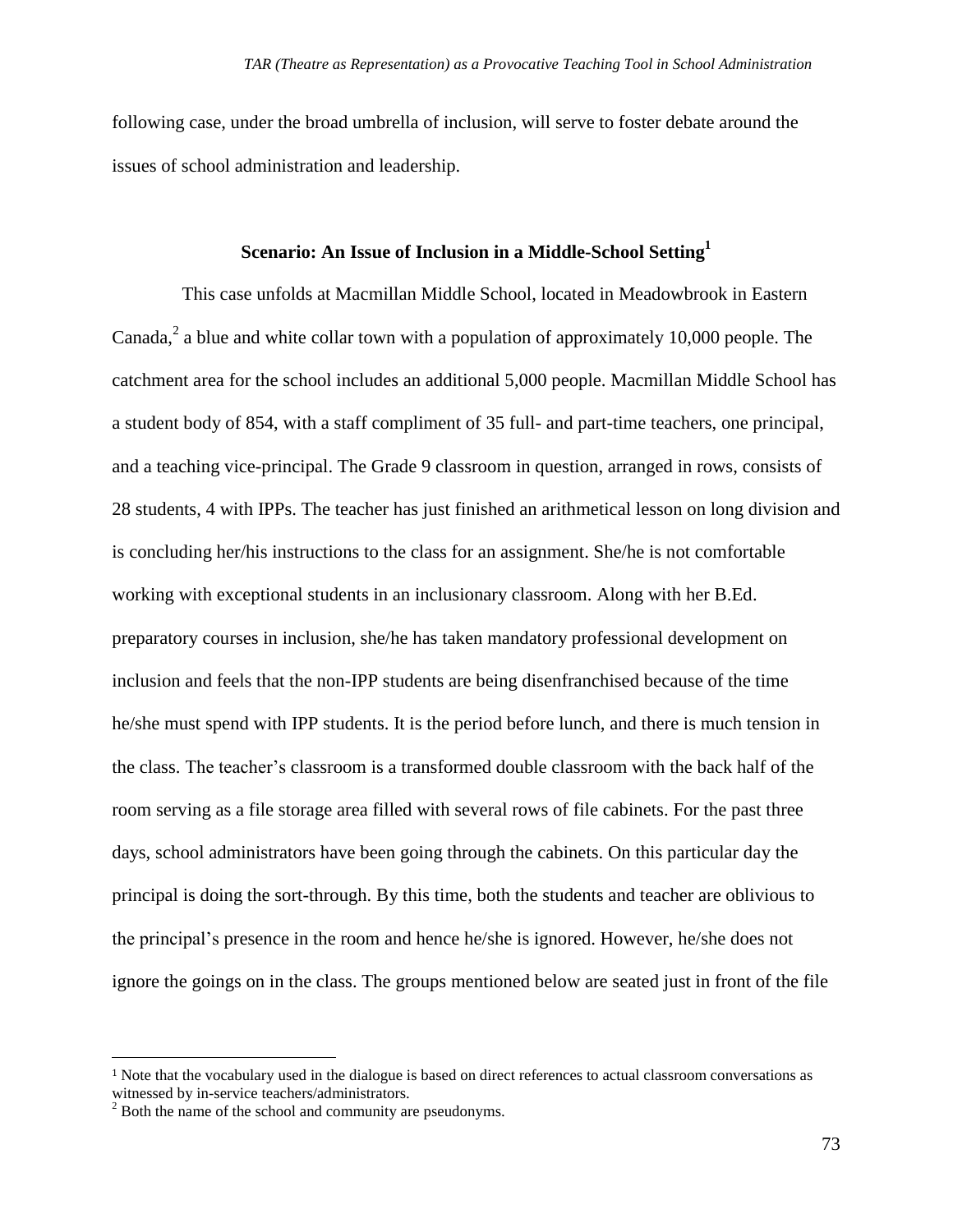cabinets well within the visual perusal and earshot of the principal. Hence he/she is clandestinely

observing both the class and the teacher's actions.

# *Characters*

- Principal Revett
- Teacher: Mr./Ms./Mrs. Walp (early 30s); 8 years teaching experience;

# *Exceptionality group (they are sitting in the last seats of the first four rows):*

- Student 1 (Toni/Tony) has pragmatic language impairment (LD);
- Student 2 (Bobbie/Bob) has AD/HD and Asperger's syndrome;
- Student 3 (Charlotte/Charley) is mildly agoraphobic, especially in social situations;
- Student 4 (Drew) has no identified exceptionalities, but is "lazy" and fakes academic inability; furthermore, he has been assumed to have a disorder because of his/her constant class disturbances;

*Mainstream group (two mainstream students are sitting away from the exceptional students:)*

- Student 5 (Adrienne/Adrian) is an average student;
- Student 6 (Jaime) is highly advanced, quite bored with the teacher, the class, and waiting around

*Teacher*: O.K. class, let's simply review what is expected here. For the remainder of the class, in

your notebooks, do the following four long division problems that I wrote here are on

the board. I'll be going around to see how you are each doing. This is not a team effort;

please work independently, so get to work. I'll give a few minutes to get started and

then I'll come around and see how you are doing [*walks over to the exceptional student* 

*group and starts talking to them*]*.*

*General noise getting papers out—action shifts to exceptional students.*

*Drew:* Look you retards; don't ask me for any help. You got that?

**Bobbie:** Don't worry, you're useless anyway and a jackass—so just leave us alone—we'll figure it out.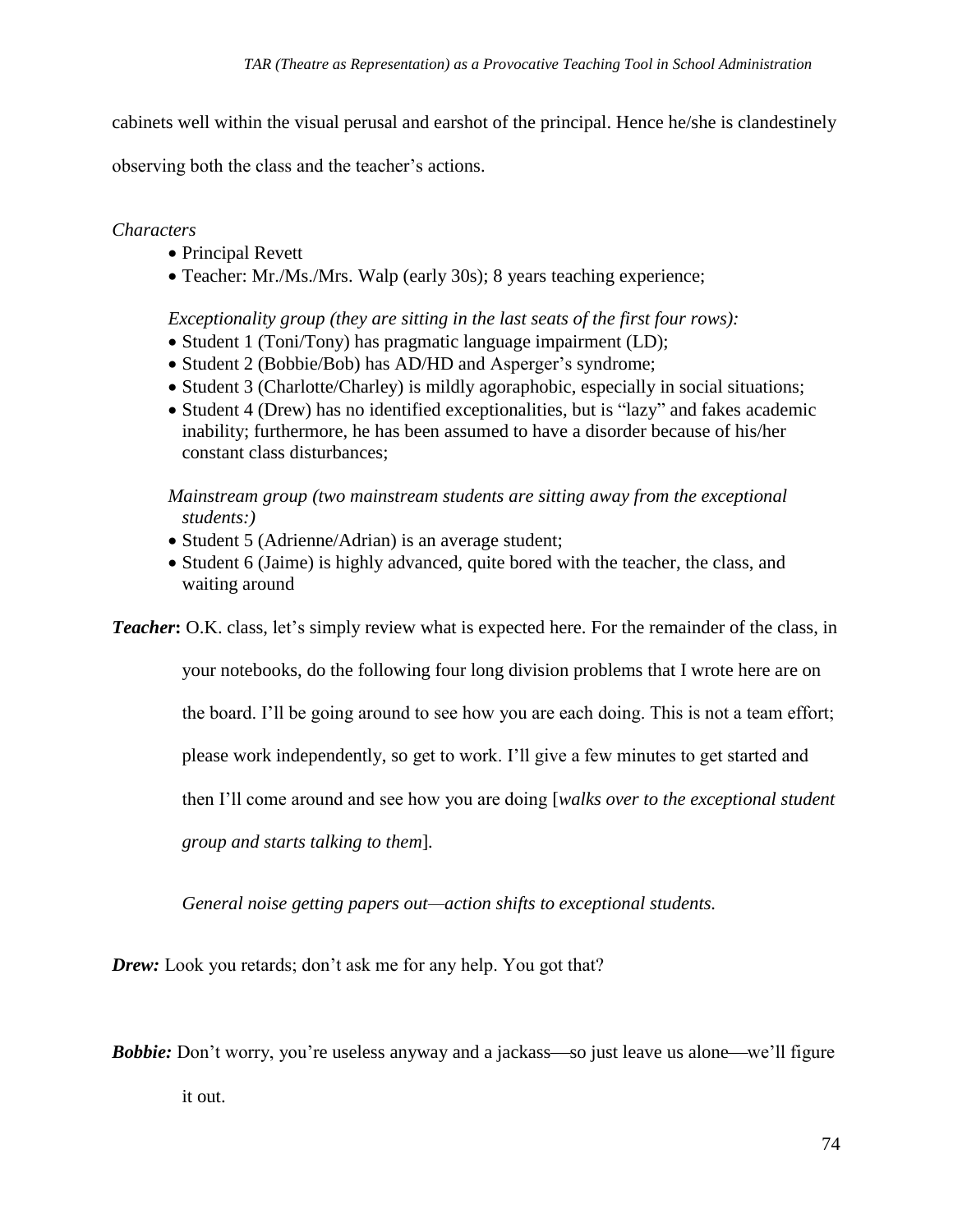*Drew*: Yeah with who—none of you can do math. Walp will come here and show you how to do it anyway—and you still won't understand anything. You're all too stupid . . . especially Tony.

*Toni:* Leave me alone. At least I'm trying—you're just lazy.

*Drew*: I can at least fake my way through this and still pass in the end—you can't even count to 10 and Charley's afraid of his/her own shadow. Thinks the paper is going to bite him/her or something.

*Charley becomes very paranoid as if he/she is being watched.*

*Bobbie:* [*Defending Charley.*] You leave him/her alone.

*Drew:* Or what retard? Pop a few pills and beat me up?

*Walp and Revett hear the insult. Revett watches Walp give a stern concerned look towards Drew with no verbal comment. Revett mentally notes that there was no interjection on Walp's part.*

*Toni:* Shut up! Walp's going to over here and give us detention if you don't stop [*to Bobbie*]. Thanks Bobbie. What really sucks is he's right. I really can't understand numbers. I have no idea what the hell I'm doing.

*Bobbie:* [*To Toni.*] Toni, you really don't understand numbers? I mean, really?

**Toni:** Look Bobbie, I... can't tell time either. See that clock up there with the hands? If it's not a digital clock, I can't read it. [*Pause.*] I feel so useless sometimes and I want to scream and if I could I'd punch Drew in the face for what he says to us.

*Bobbie:* What do you do when you have to go buy something?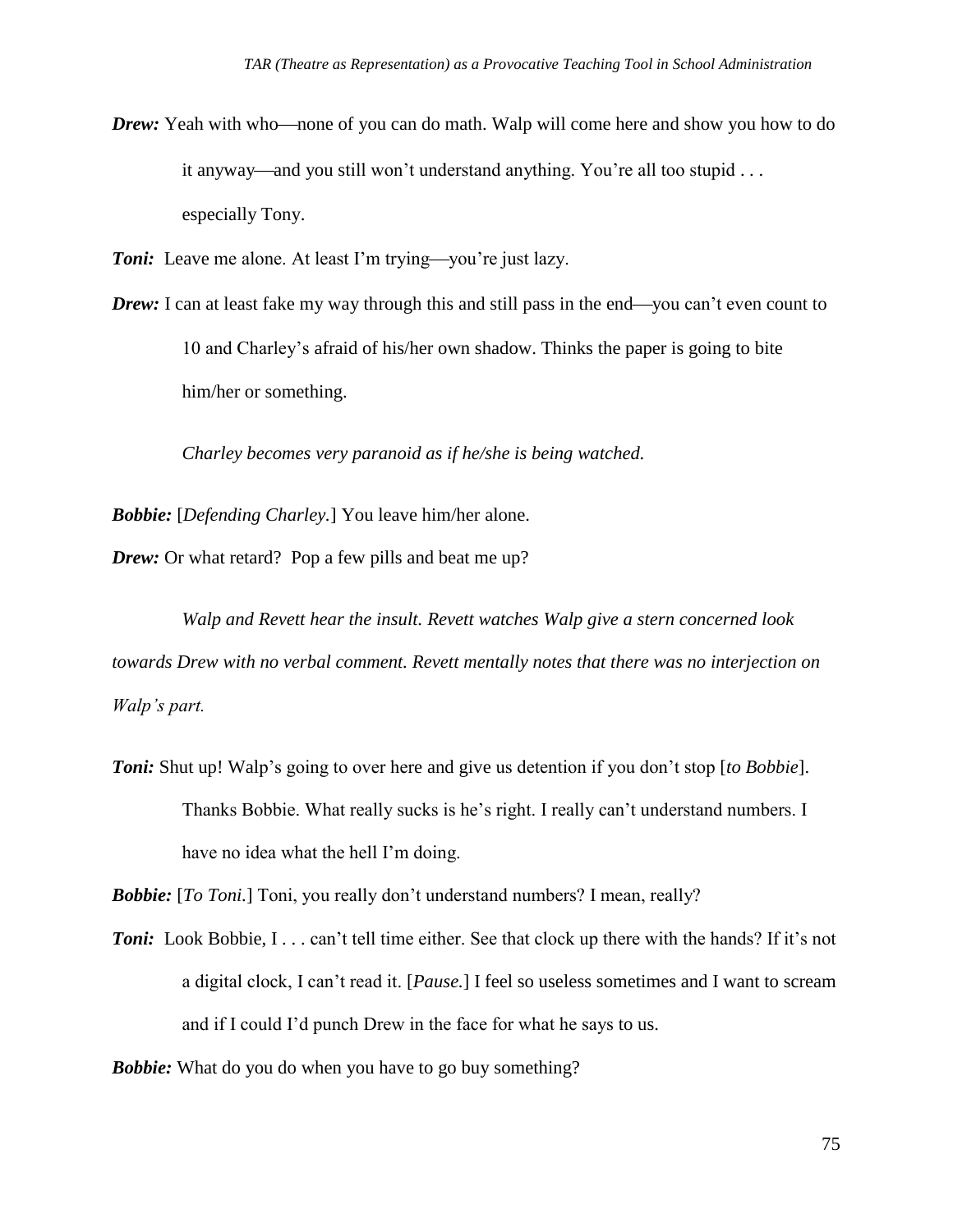*Toni*: My parents buy stuff for me, because they know I suck at money. Walp is spying the room—look busy.

*Action shifts to Adrienne and Jaime.*

- *Adrienne:* [*Raises hand to ask a question; the teacher nods in acknowledgment and gives a gesture to wait a few seconds as she/he goes to the LD students; Adrienne watches the teacher go the LD students*. *Turns to Jaime.*] You think it might be a good idea to play dumb so one of us can ask a question? For once I would like to be a "special student." Those dummies have it made—they don't have to work, they pass, and they get all the attention.
- *Jaime:* That's just the way it is [*begins to work*]. This is so easy—what a waste of time. Once I would like to do something that's a little bit challenging. We've been doing this stuff since grade 3.

*Adrienne:* Well maybe for you. I still make little mistakes. How do you do it?

*Jaime:* Do what?

*Adrienne:* You know—do this stuff without working—you never make mistakes.

*Jaime:* It's easy—I don't know. Anyway here goes the routine; there he/she [*the teacher*] goes look, today she goes to faker 1 [*as the teacher talks to the exceptionality group, Adrienne and Jaime occasionally watch with a look of mutual disgust*].

*Teacher:* [*Talking to exceptionality students as a group.*] Do you all understand what you have to do. [*Blank stares from the exceptionality students to teacher—teacher sighs.*] Ok, let's go over the steps again . . .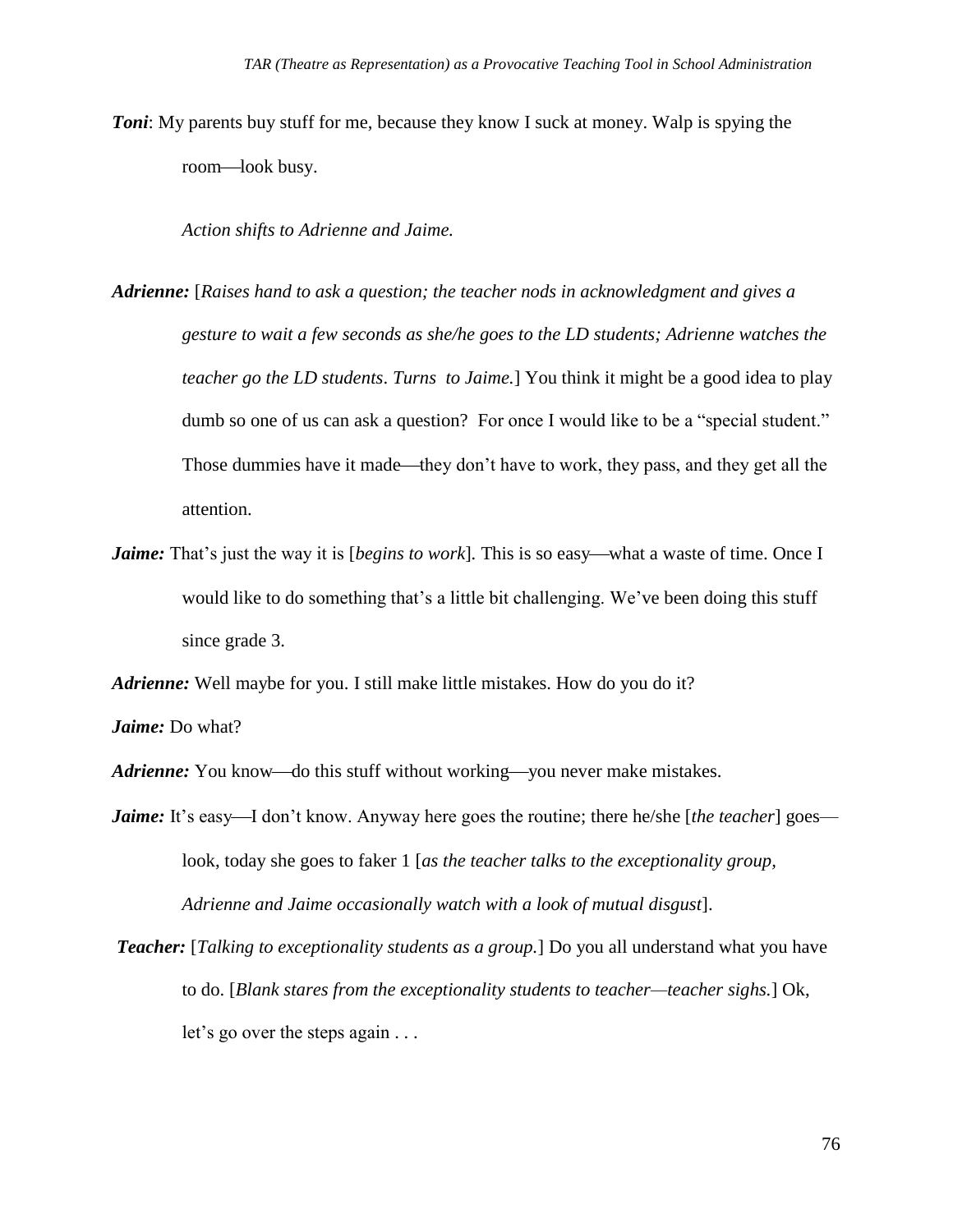*Drew*: Ya' know we're not deaf and dumb—we understand—if I have any questions I'll ask, OK?

**Teacher:** Just want to make sure. Your work history does not tell me that?

- *Drew:* Well, maybe if you didn't treat us like retards all the time and teach us something maybe my work history would be better.
- *Teacher:* I will not respond to your rudeness. Would a chat from the Vice Principal regarding your work habits encourage you? Now please get to work *. . .* [*there is a short stare down confrontation and Drew begins to scribble; teacher turns to Toni*]. Toni, do you understand what to do?

*Toni:* [*Pause.*] Yes.

**Teacher:** Yes, that's good—do you understand the order of steps?

*Toni:* [*After a long pause and at the blackboard.*] I believe so.

*Teacher:* Are you sure?

*Toni:* [P*ause.*] . . . Yeah . . . yeah.

- *Teacher:* O.K. I'll check back in a while. [*Turns to Bobbie who is fidgeting and focusing on the board.*] Bobbie . . . [*Bobbie shows no response.*] Bobbie [*still no response*], Bobbie, wake up! Have you had your medication today?
- *Bobbie:* [*Angry.*] Yeah. Have you had yours? And I'm not sleeping. Just because I'm on medication, doesn't mean I'm stoned. Don't you know anything yet? I'm thinking how to *do* long division. [*Speaking as fast as possible with attitude.*] You take the quantity number on the left and guess if it goes into the first single or first and second digit group on the other side of the division box and if it does you put it on top of the box then multiply it times the quantity number and then write that underneath the digits it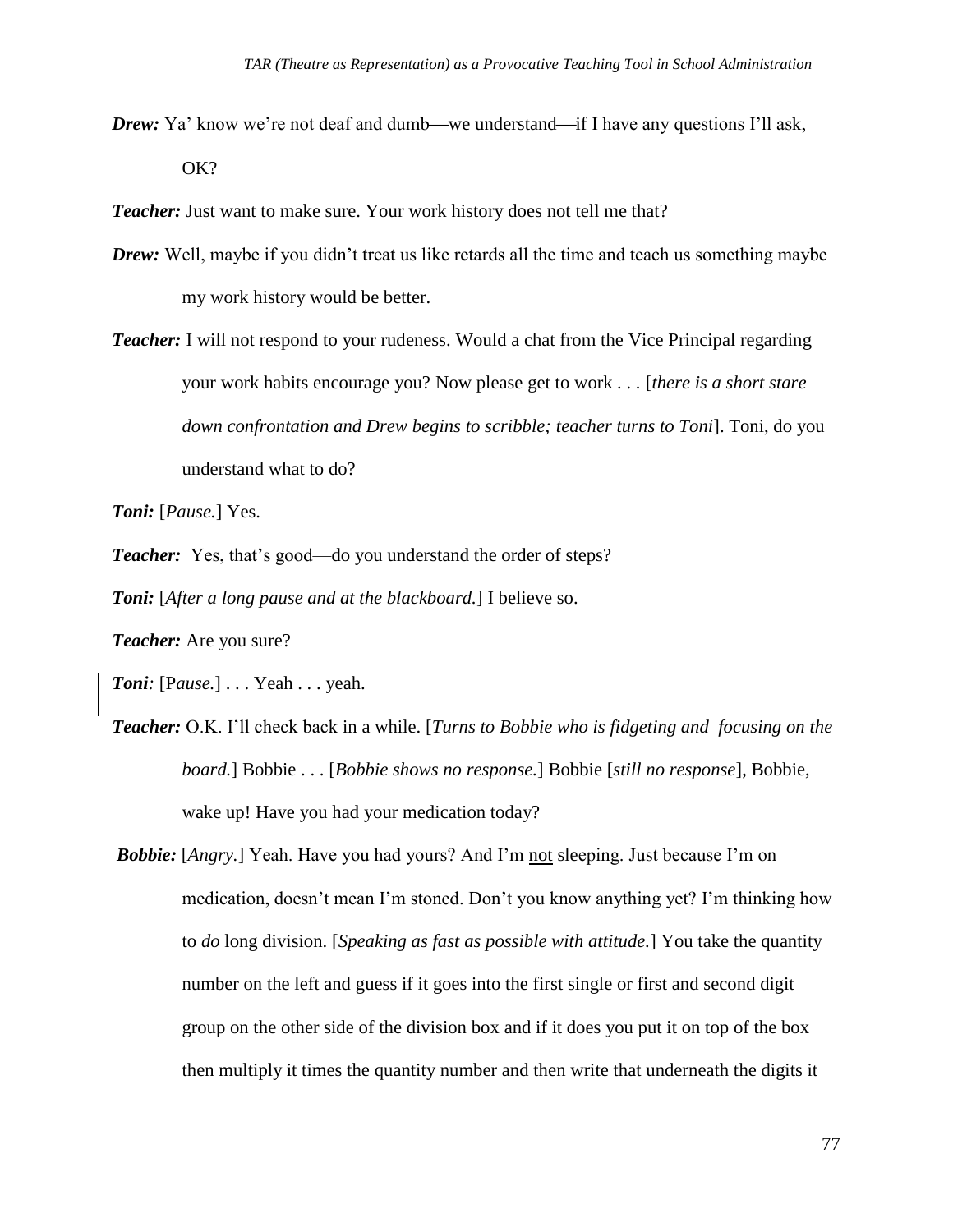was going into then subtract the difference and if its smaller than the original then bring down the next digit and start the whole silly thing over again until all the digits are done.

*Teacher:* [*A bit annoyed.*] Thank you for that review of steps. Now please answer the equation, as we've done before, neatly, so I can read them this time in your scribbler Please start the problems on the board.

*Bobbie:* Which one?

*Teacher:* Which one what?

*Bobbie:* Which scribbler?

*Teacher:* [Getting frustrated.] Your math scribbler . . . do you have it here?

*Bobbie:* Maybe.

*Teacher:* Please look through your book bag and if you don't have it simply use a piece of paper.

Please make sure you hand it in [*goes to Charley*].

*Charley has been nervously waiting this moment with great apprehension. She/he is afraid of the teacher, about to panic, and on the verge of tears.*

Charley, are you O.K. Do you know what you have to do?

*Charley:* [*Looking as if he/she is cornered and is about to be pounced on by an attacking animal.*] Everyone is watching me. I can't stay here. They are all going to start yelling at me, I have to leave.

*In silence and mime, the teacher is attempting to calm Charley. Action shifts to Adrienne and Jaime.*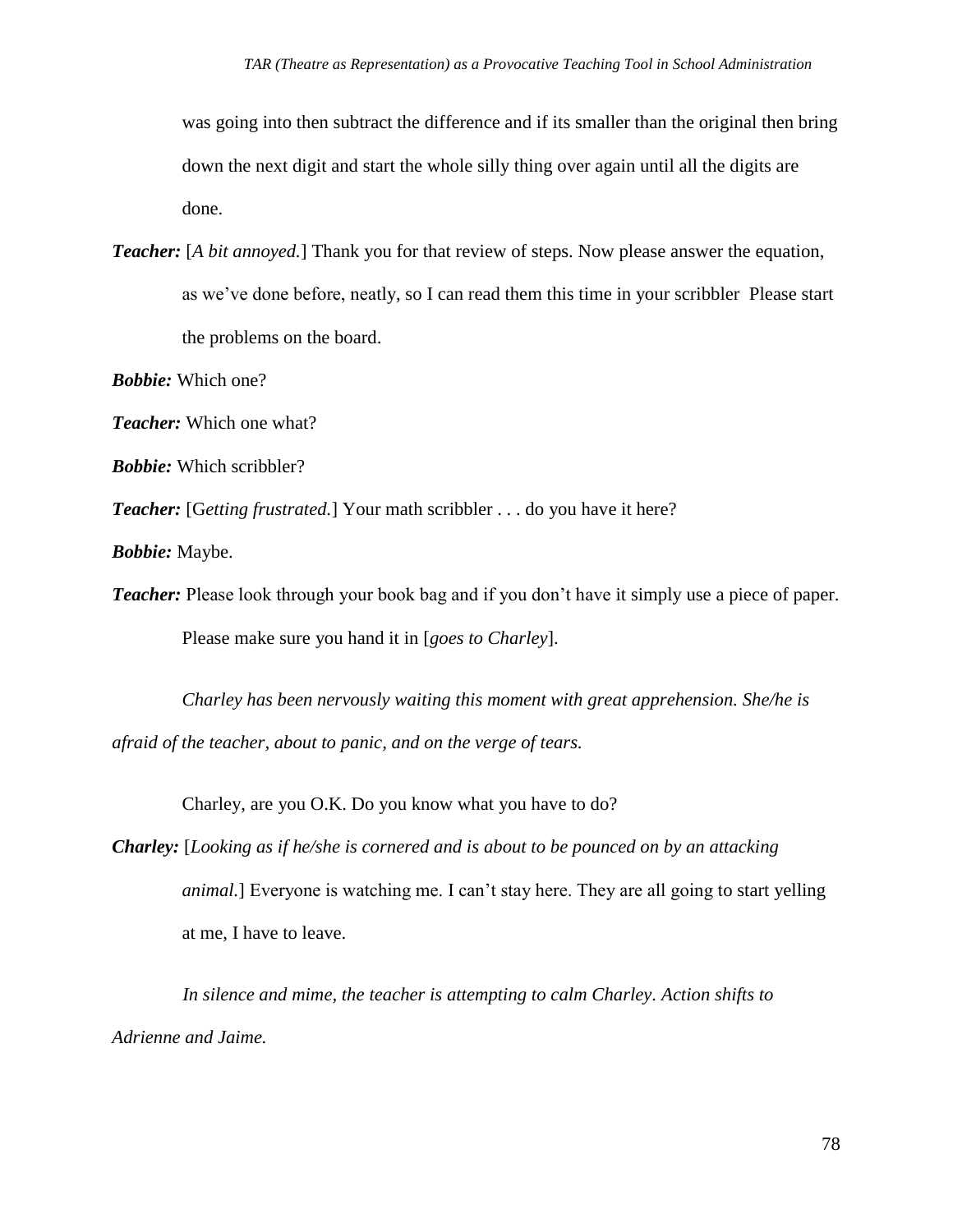- *Adrienne:* [*To Jaime.*] Well—it's another tearjerker about to happen. How can he/she [*referring to the teacher*] fall for that every time*?*
- *Jaime:* Well they are "special" and they do take up a lot of our "special" time. I just hope she doesn't ask me to help her or Toni. They can't do anything and I hate having to help them. They are so dumb, they can't count or anything.
- *Adrienne:* They should be in a lower grade or something. They're always the same in all the classes. It's not fair to us.
- *Jaime:* It's not fair to anybody.

*Action shifts back to teacher and Charley.*

- *Teacher:* Now Charley, I see that you're getting very nervous here. Try and calm down and we'll slowly go over each step…
- *Charley:* I have to go now…I can't stay here any longer [*begins to collect her/his things in an agitated manner*]. I'll just go to the library and work there [*she/he's eyeing the doorway*]*.*
- *Teacher:* [*Almost keeping her/him from rising.*] No Charley, you are staying here and will at least attempt to work. Let's just focus on this task.
- *Charley:* No, no, no! I can't work here, I can't stay here, I have to leave. [*Teacher and Charley keep conversing, with Charley getting more and more agitated. . . . Action shifts back to Adrienne and Jaime while the other LD students stop working and watch the Teacher-Charlie confrontation.*]
- *Jaime:* Here it goes again; Walp will be arguing with Charley for the rest of the period for sure....
- *Adrienne:* I'm having trouble with number 2 [*raises hand for the teacher*]*.*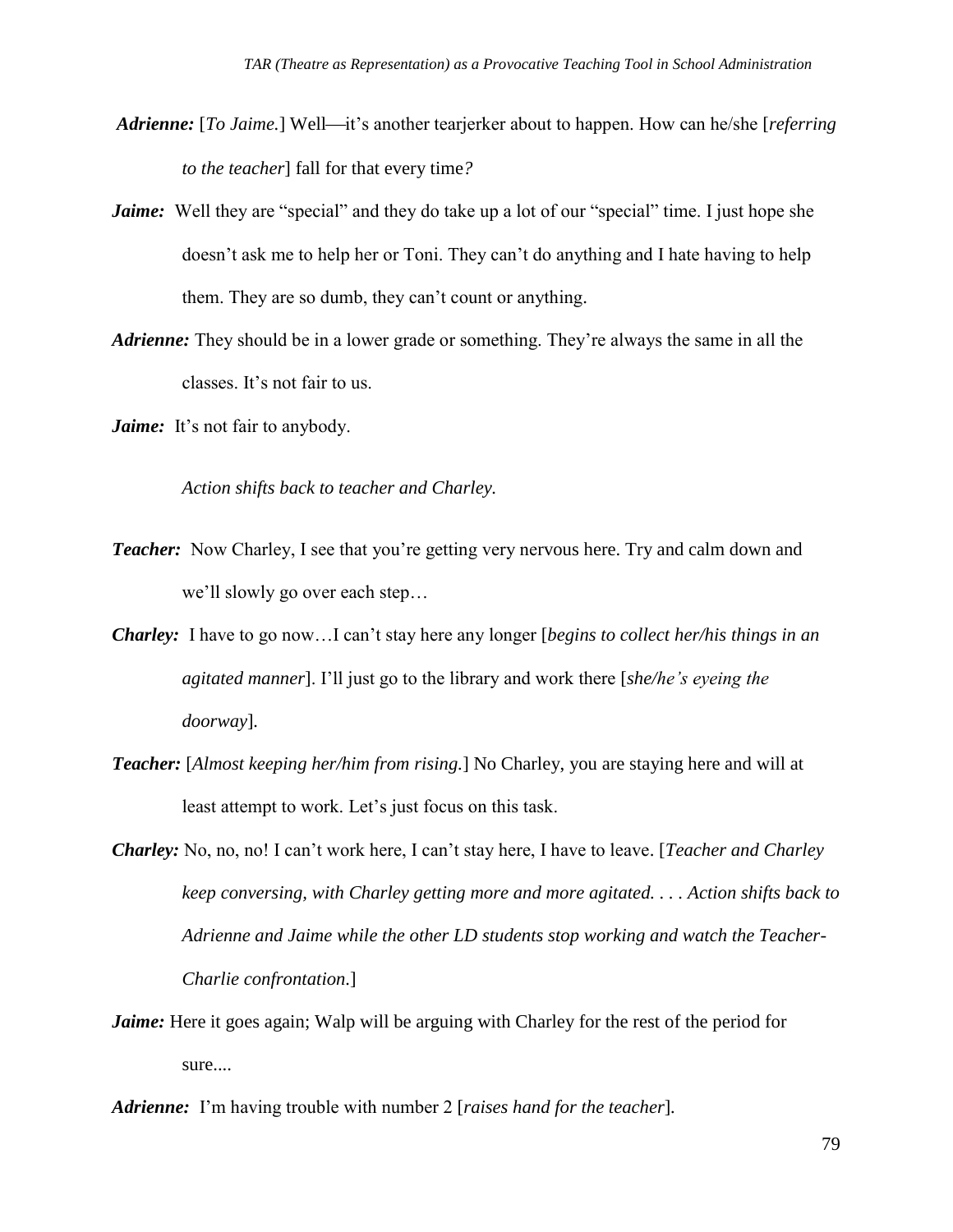*Teacher:* [*After a few moments, notices Jaime's hand up.*] Yes Adrienne?

*Adrienne:* Can you come here please? I'm having trouble with question 2.

*Teacher:* I'm occupied here Adrienne, please ask Jaime to help you, I'm sure she/he has finished it. I'm sure she/he won't mind. Jaime please help Adrienne? [*Teacher goes back to negotiatingwith Charley*.]

*Jaime:* [To Adrienne.]. What else is new? It happens every class.

- *Adrienne:* [*Looking at Jaime's work.*] You're already done as usual. Can I see your answers? How does this work, where did I go off Jaime? Walp is so busy with them; she/he doesn't notice anything else.
- *Jaime:* Sure *[looks at the work]*; you subtracted wrong that's all. Maybe I should teach this class?

*Adrienne:* That would be great, I would learn math for sure—probably everyone else too.

## **Teaching Notes**

"Schools are about teaching and learning: all other activities are secondary to these basic goals. Teaching and learning are elaborate processes that need careful attention and study" (Hoy & Hoy, 2003, p. 1). Instructional leadership in the current context sees the administrator more involved in the daily classroom happenings than locked away in his or her office. Implicitly, the administrator must be involved in the execution of curriculum at the classroom level. Explicitly this also demands that administrators have more than an "us and them" relationship with teaching faculty. Instructional leadership also requires that administrators take a more complete responsibility for the supervision of instruction. Consequently, administrators must have a strong physical presence in classrooms, corridors, playgrounds, and at school events.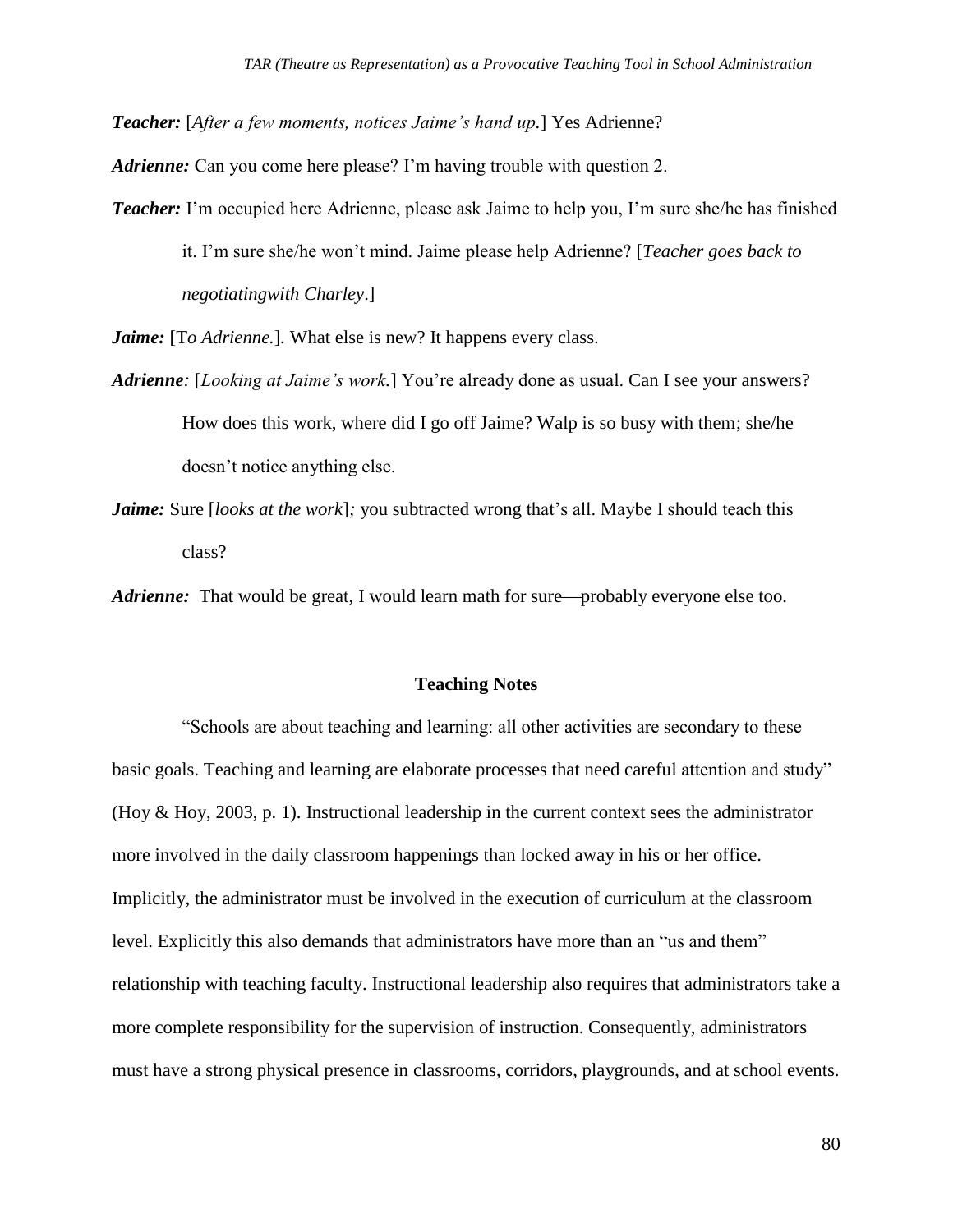"Activities such as student growth and achievement, school climate, teaching and student motivation, and faculty morale should be monitored and assessed regularly with the aim of improvement" (p. 2).

With this in mind, the purpose of this case study is to provoke current and aspiring administrators to question the attitudes and actions of the portrayed classroom teacher towards his/her students; and how they would, if faced with a similar situation, address the issues present in this case from an instructional leadership standpoint. Aspects of school climate, motivation, and morale are clandestinely revealed within this TAR scenario.

With the current movement in public education for more accountability, many state and provincial departments of education are using both formative and summative evaluation of student achievement as a means of evaluating teachers. It is our belief that administrators participating in such a TAR scenario would discuss issues of *supervision of instruction* and *leadership* in a formal setting such as a PD session or a graduate course. Among the most salient points participants would grapple with are: altering the inherent power dynamic between teachers and students; complaints by school community constituents (students and parents) in regards to teacher behaviors such as in-class student neglect, rudeness, frustration, and poor classroom management and time management skills; and the response from school administration to the various constituents. School climate and culture in tandem with issues of instructional leadership can be vividly discussed using a TAR vehicle.

Experience has shown us that the most successful classroom application is to have the scenario distributed at the beginning of the PD session or graduate class (Meyer & Young, 2011). Character roles are assigned at random. The scenario is *read out loud* in a readers' theatre

81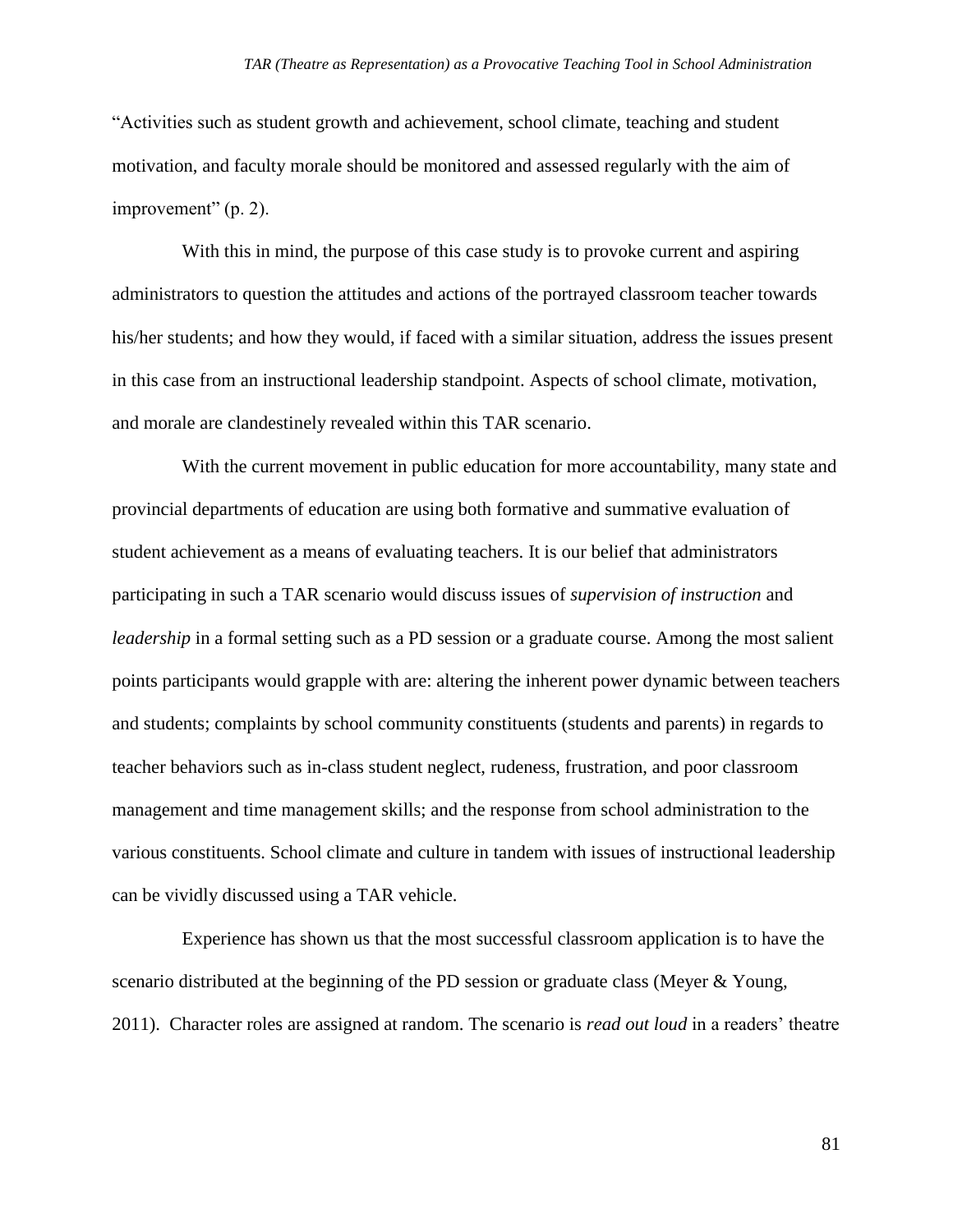like setting.<sup>3</sup> Acting is not required; however, it is inevitable that most if not all readers, once they understand their respective characters, will add their own flair to their assigned role. After the reading of the script aloud, key discussion questions are put forward by the course instructor. In this particular TAR application,the following questions are grounded on Fossey and Crow's (2011) four elements of a good journal of cases in educational leadership (context, complexity, ambiguity, and relevance).

We have found that the following initial question, discussed either in small groups or as an entire class, can serve as the ice-breaker.

## *Question 1: What just happened here?*

*Rationale*. Using this broad, open-ended question as a starting point, participants can discuss the case in terms of issues of concern such as leadership, supervision of instruction, and judgemental and non-judgemental debate concerning character(s) dialogue, actions, and reactions. The moderator can then assist the participants in organizing these points around various areas of concern.

*Question 2: What is the causal thematic statement that describes the management, environment, or supervision of instruction dilemma(s) of the scene?*

*Rationale*. A causal thematic statement requires an abstract idea as shown by a plot sequence (character and action sequences). For example, in this case study one possible thematic statement would be of educator frustration (abstract idea) as shown by the teacher's inability to deal adequately with all students' needs (plot sequence). By using causal thematic statements participants focus more on the psychological, sociological, and environmental issues as opposed l

<sup>3</sup> In this application, readers' theatre is contrived as participants with script in hand reading aloud.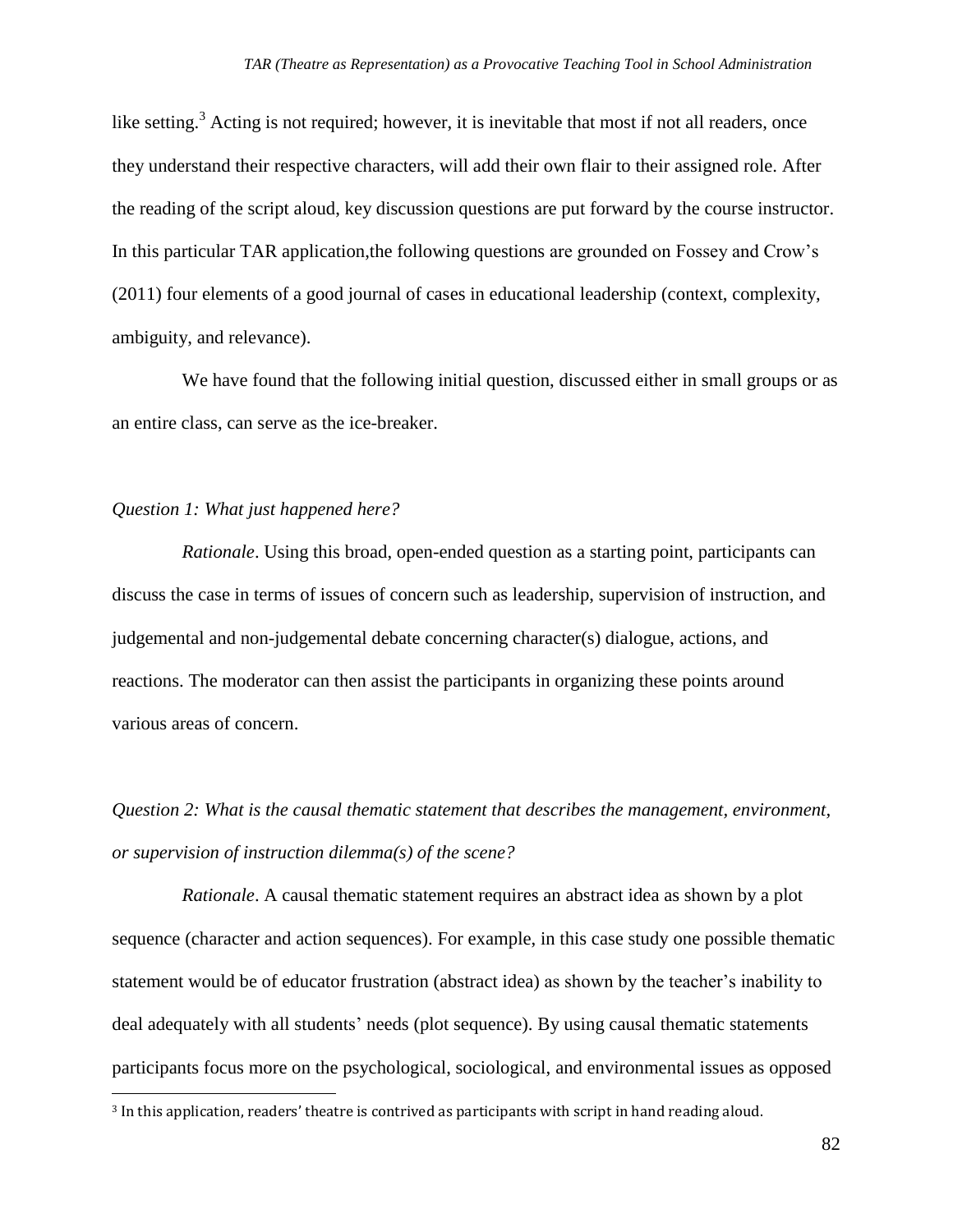to simple explanation of actions. This will assist administrators, when faced with real-life situations, to more clearly define the reality of that situation.

*Question 3: What are the leading characters' individual personality traits and how do these traits influence their behavior within the scene?*

*Rationale*. Character analyses provide insight into the actions and reactions of the involved characters. These analyses are useful for administrators in providing possible alternative dialogue or reaction if involved in a similar situation in their school.

# *Question 4: What are the complexities and ambiguities of this scene?*

*Rationale*. Discussing the complexities and ambiguities of this scene could involve several facets. For example, one complexity discussion could focus on the power and control components of the various constituents as viewed by the administrator. The administrator could examine how the involved teacher controls student behavior collectively within the class and individually within the groups in the classroom. A subsequent discussion could revolve around the inappropriate use of language by students (text referring to use of "retard") and the teacher response to such language.

#### *Question 5: What are the possible resolutions to this scene?*

*Rationale*. By creating alternative endings, class participants can redirect any character's intent and response to further either the character's agenda (e.g., power brokering, psychological alteration), or that of others.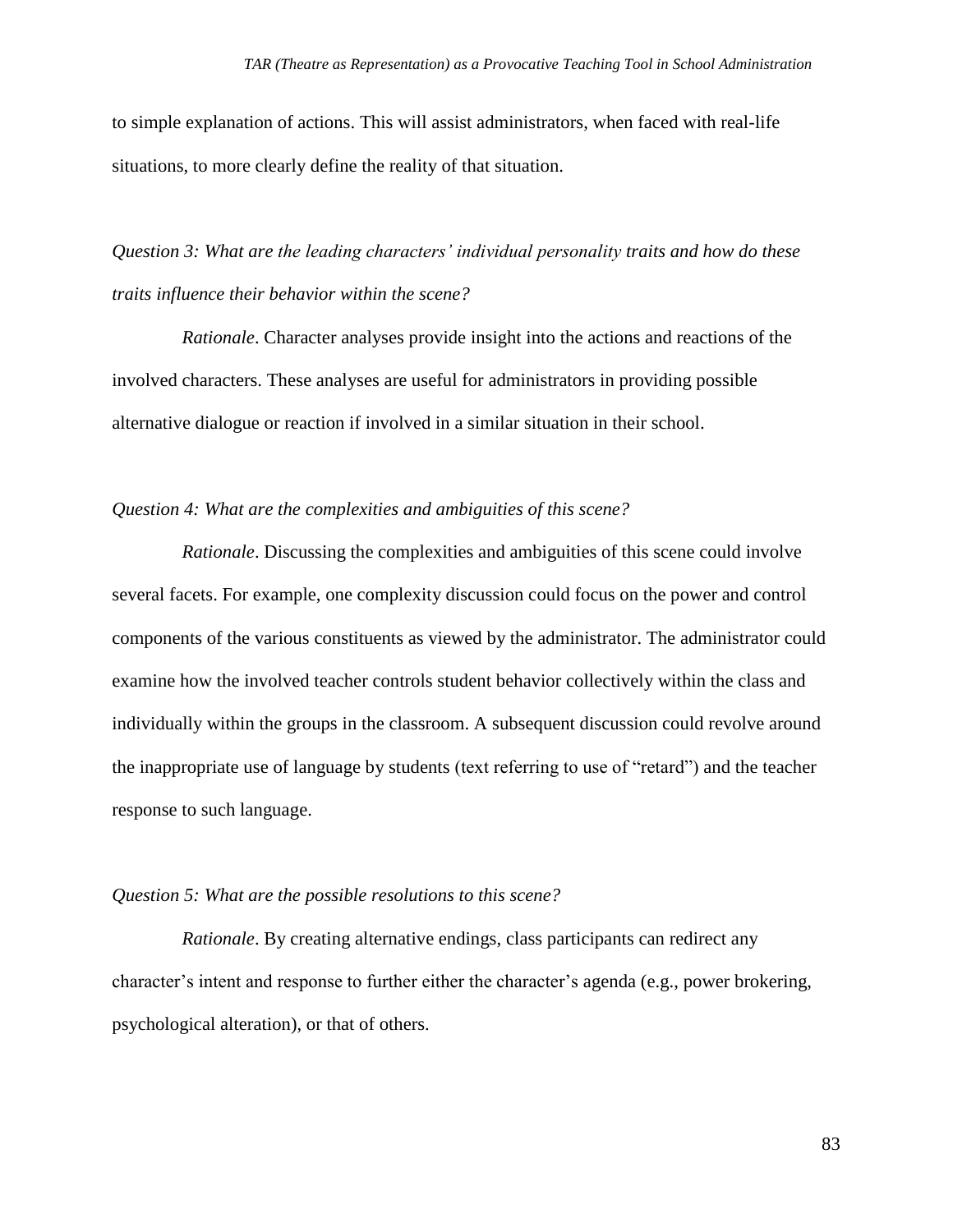*Question 6: What are the moral or values issues (conflicts) within the scene?*

*Rationale*. According to Starratt (2004), "the work of educational leadership should be work that is simultaneously intellectual and moral; an activity characterized by a blend of human, professional, and civic concerns; a work of cultivating an environment for learning that is humanly fulfilling and socially responsible" (p. 3). Discussions around this question are many. Was there a blend of human, professional, and civic (classroom) concerns portrayed or illuminated in this scene? The teacher in this TAR seems torn between executing her/his pedagocal responsibilities as fully as possible in light of the moral value systems challenged within the classroom.

#### *Question 7: How do legal or professional constructs come into play?*

*Rationale*. The content of this scenario has been derived from conversations with provincial in-service administrators and teachers. Under the banner of the province's Department of Education's *Essential Graduation Learnings (EGLs),* at all grade levels, student, teacher, and subject course evaluations have been moving towards fulfilling the *specific course outcomes (SCOs)* within the more generic *general course outcomes* (GCOs) of all aspects of the curriculum guidelines. Public school administrators must oversee the supervision of instruction with these EGLs and outcomes in mind.

*Question 8: As the school principal observing this classroom teacher, how successful was the educator in this case in fulfilling his or her pedagogical and professional responsibilities within the context of the EGLs, SCOs, and GCOs?*

*Rationale*. Pursuant to the provincial *Education Act*, and specifically the curriculum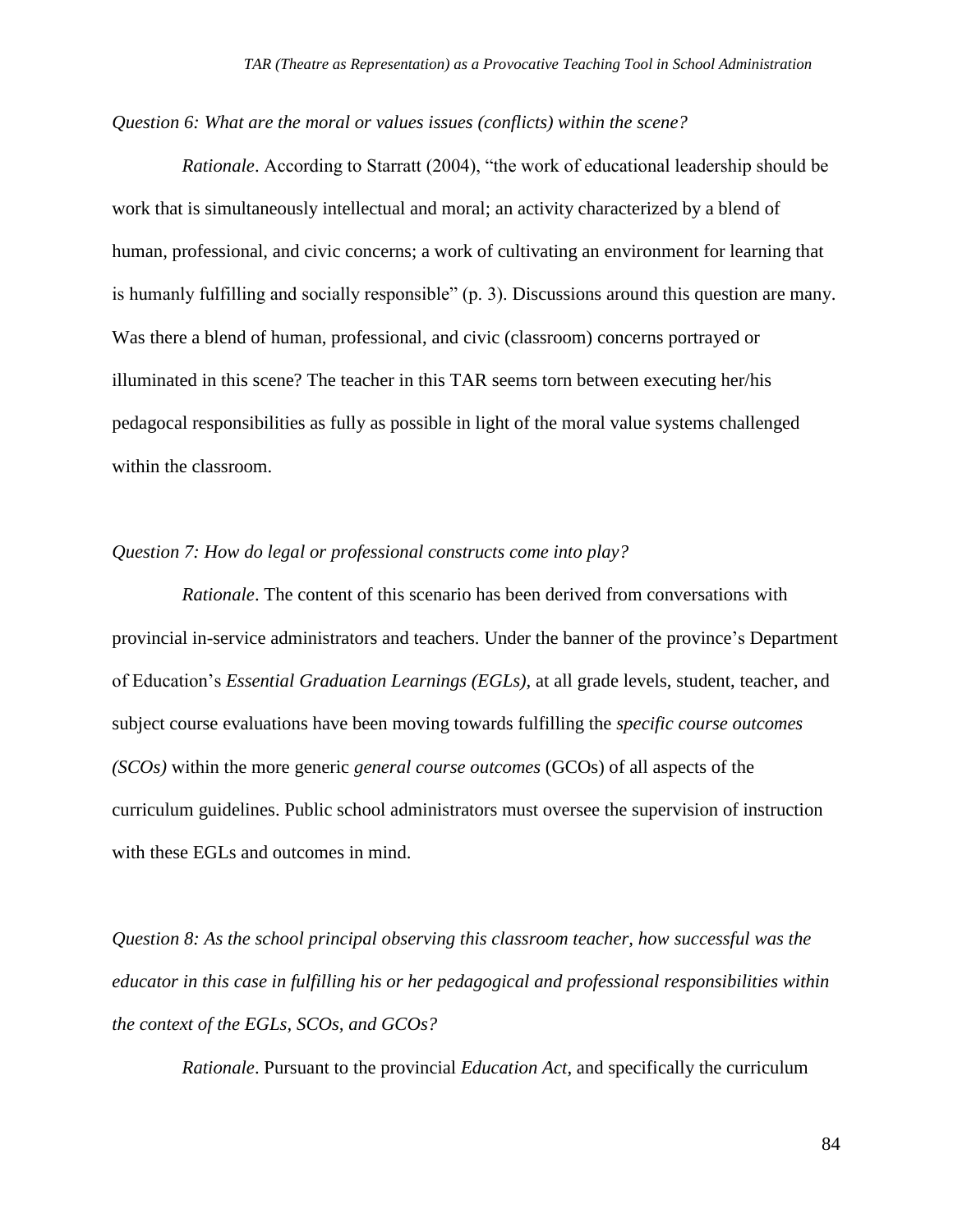guidelines, teachers are expected to create lesson plans that fulfill the expectations of the EGLs, SCOs, and GCOs in each lesson. Whether an administrator formally, informally, or by casual observation experiences a teacher's lesson presentation, the administrator must ascertain whether or not these mandated components have been successfully executed.

*Question 9: As the school administrator in this case, what leadership direction would you initiate to deal with the teacher in this TAR scenario?*

*Rationale*. "What are the tasks of supervision that can bring about improved instruction? They are direct assistance to teachers, group development, professional development, [and] curriculum development…" (Glickman, Gordon, & Ross-Gordon, 2007, p. 299). This question permits class participants the opportunity to assume the role of the school administrator, whereby decisions regarding the supervision of instruction, or evaluation of the teacher, or issues of classroom management, or classroom behavior, can be broached.

*Question 10: As a school administrator, how would you address the concerns of a parent of a mainstream or exceptional student who claims that her/his child is being under-served by this teacher?*

*Rationale*. In this case, the teacher is struggling with adequately meeting the divergent needs of both mainstream pupils as well as students who have learning and behavioral challenges. As such, school administrators may be called upon to reconcile issues of equality and equity. As Strike, Haller, and Soltis (1998) point out, ". . . whenever we are faced with a choice, the best and most just decision is the one that results in the most good or the greatest benefit for the most people" (p. 16). Of course, making choices is ambiguous by its nature and engaging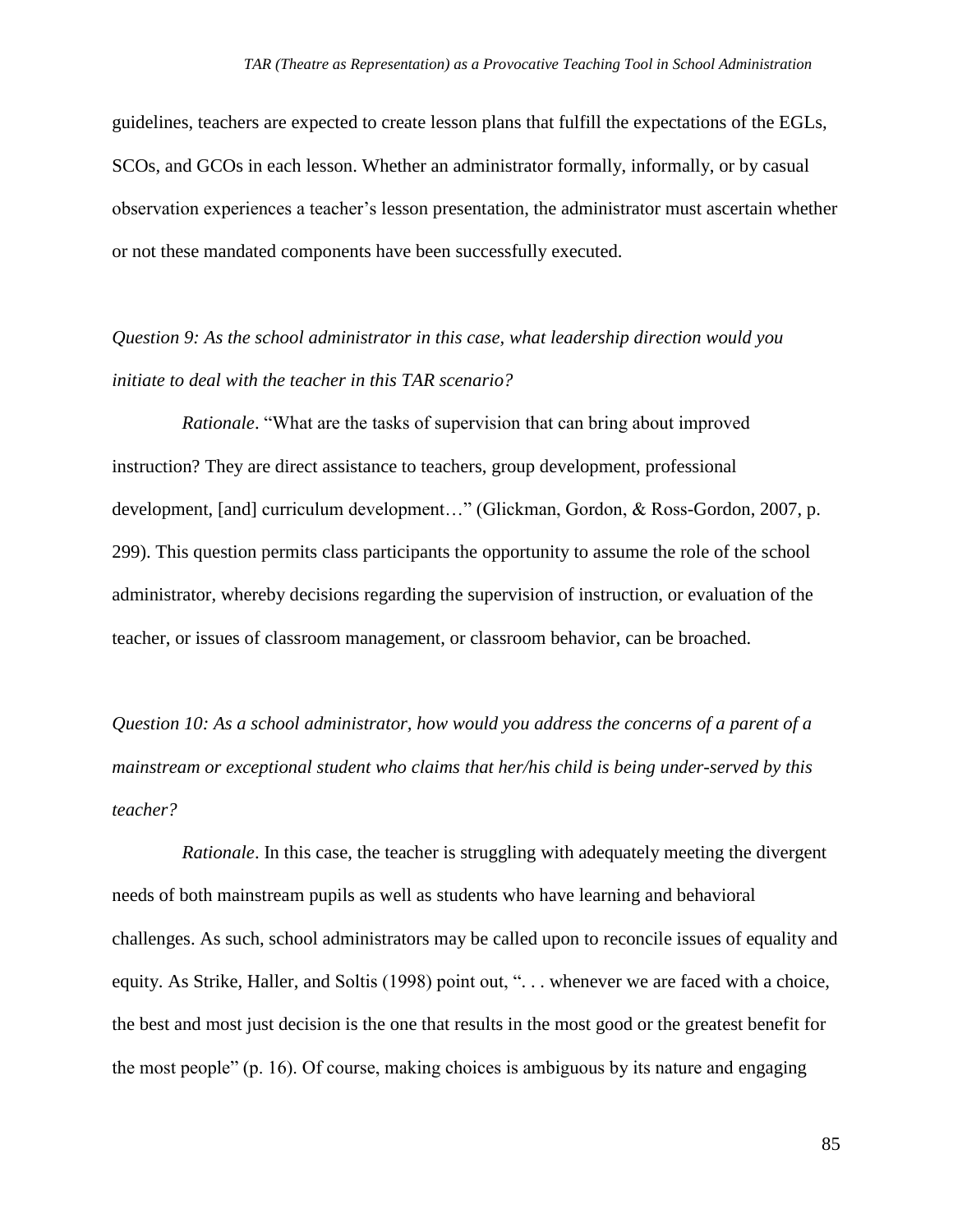with the process of decision-making is a worthwhile endeavor for administrators to consider.

Provided that these types of discussions have been fruitful, course instructors can make a judgment call as to whether or not the participants would be comfortable at this juncture to take on role-playing activities. Role-playing activities could have students take on the various character roles from the case study scenario, and improvise alternative actions and reactions, perhaps dialogue alterations, conflict resolutions, and additional scenes depicting administrator intervention in either the classroom or privately with the classroom teacher (within the parameters of supervision of instruction).

#### **Conclusion**

The use of TAR as a provocative teaching tool is highly successful in furthering the understanding and implementation of instructional leadership under the aegis of supervision of instruction. TAR as a bridging mechanism between educational administration theory and the practice of school-based decision making clarifies both the roles and issues of content-specific situations. Having participants actively and simultaneously immersed in either character roleplaying or being armchair analysts creates a learning milieu of judging whether or not a particular leadership style resonates with real-world (school) dynamics.

Clearly, a specific audience's response—individually or collectively—and receptivity to a TAR case study scenario is a matter of individual interpretation. In order for the connections to be made between the content of the case study and classroom practice as experienced by practitioners, individuals need to be cognitively, affectively, and perhaps even physically involved in the direction of the ideas vis-à-vis their own practice. Greene states, "the classroom situation most provocative of thoughtfulness and critical consciousness is the one in which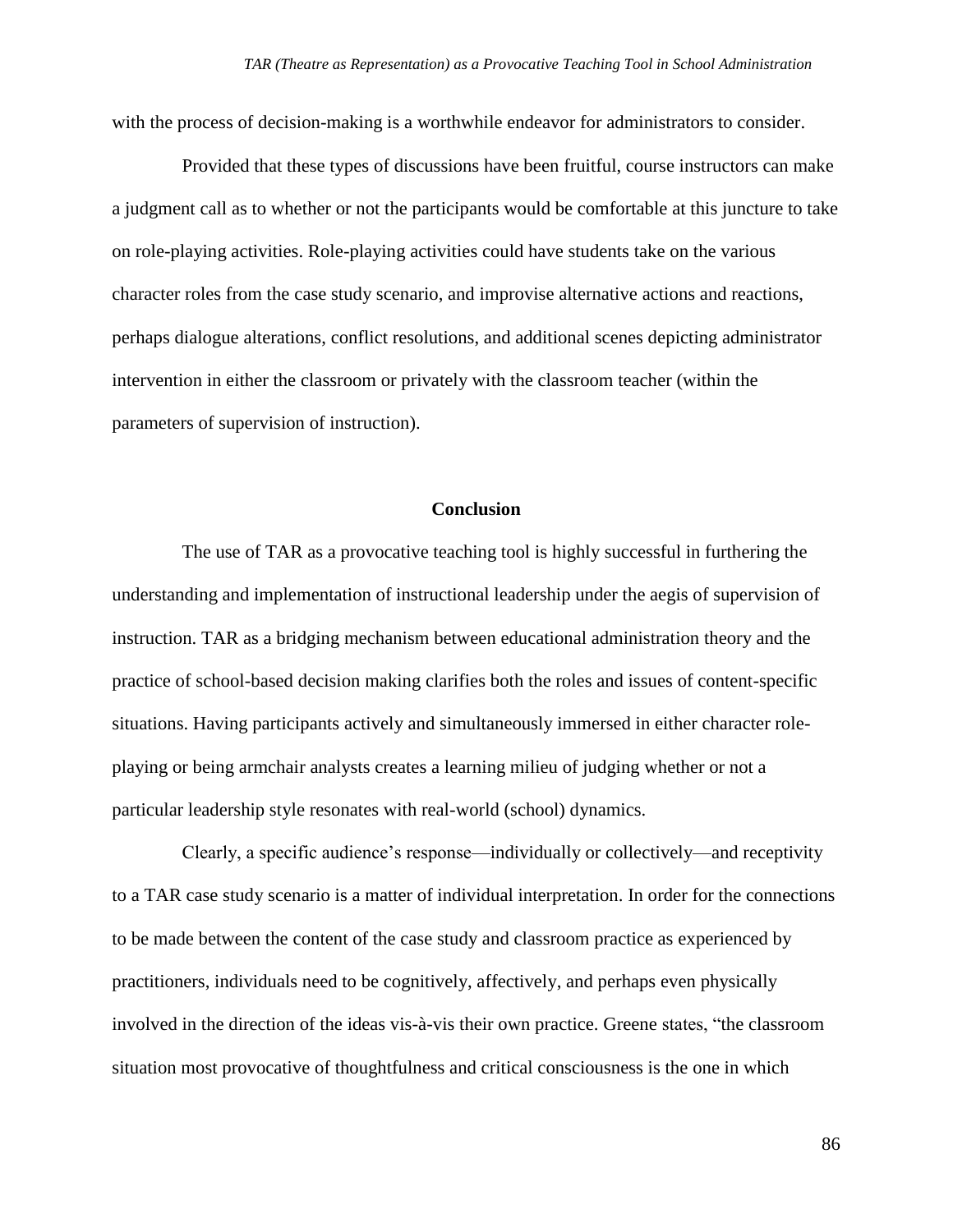teachers and learners find themselves conducting a kind of collaborative search, each from her or his lived situation" (1995, p. 23). If school principals as instructional leaders are to become more critically conscious of their relationships with their staff and students, perhaps the TAR vehicle can serve in this capacity.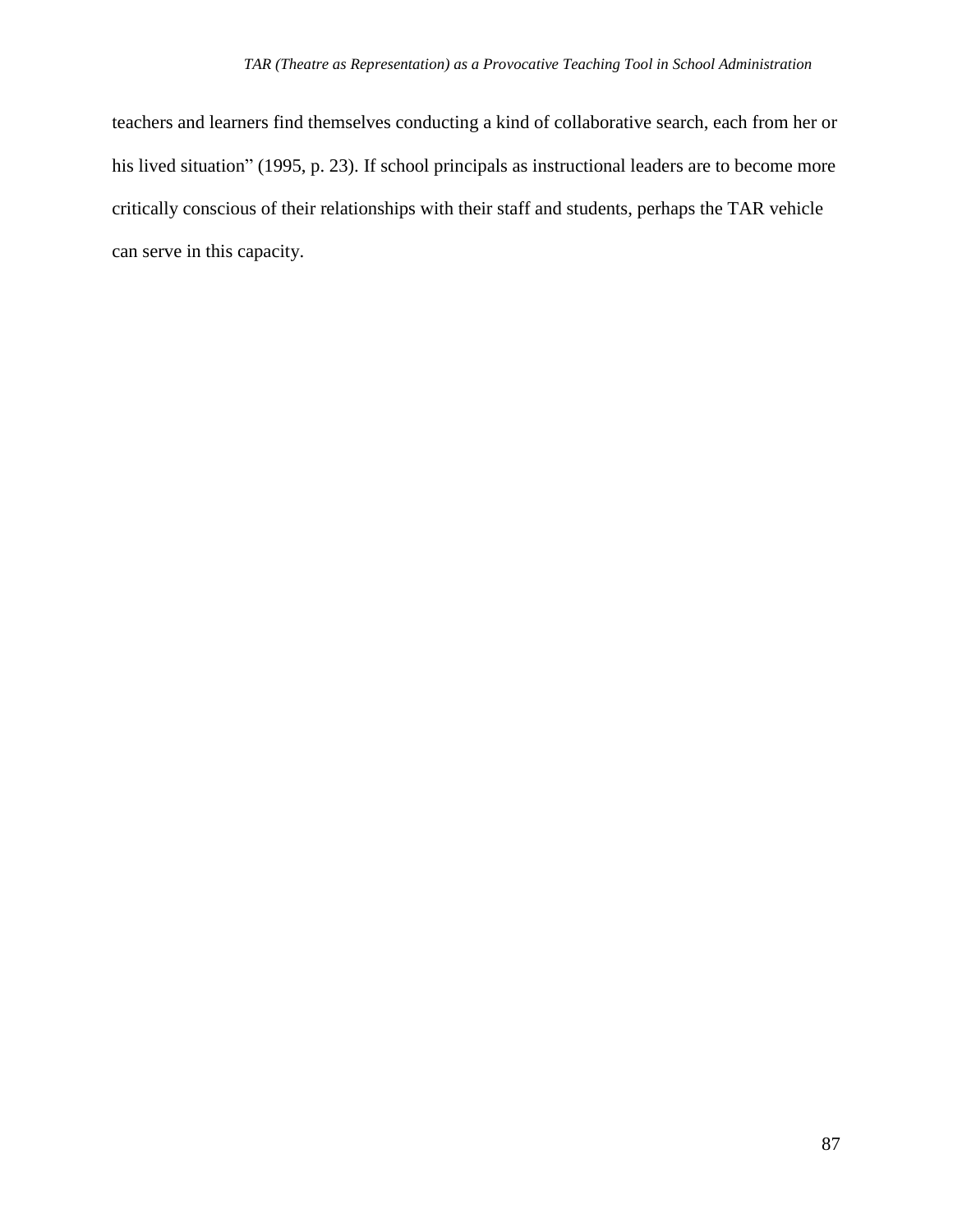#### **References**

- Beckerman, B. (1970). *Dynamics of drama: Theory and method of analysis.* New York: Alfred A. Knoff.
- Bolton, G. (1979). *Toward a theory of drama in education.* London: Longman.
- Brecht, B. (1964). A short organum for the theatre. In J. Willett (Ed. & Trans.), *Brecht on theatre: The development of an aesthetic.* New York: Hill and Wang. (Original work published 1948)
- Fosnot, C. (1996). (Ed.). *Constructivism: Theory, perspectives, and practice.* New York: Teachers College Press.
- Fossey, R., & Crow, G. (2011). The elements of a good case. *Journal of cases in educational leadership, 14*(3), 4–10.
- Glickman, C., Gordon, S., & Ross-Gordon, J. (2007). *Supervision and instructional leadership: A developmental approach* (7<sup>th</sup> ed). Boston: Pearson.
- Goleman, D. (1995). *Emotional intelligence*. New York: Bantam.
- Greene, M. (1995). *Releasing the imagination: Essays on education, the arts, and social change.* San Francisco: Jossey-Bass.
- Hoy, A., & Hoy, W. (2003). *Instructional leadership: A learning-centered guide*. Boston: Allyn and Bacon.
- Hutchins, E. (1995). *Cognition in the wild.* Boston: MIT Press.
- Merriam, S. (1998). *Qualitative research and case study applications in education.* San Francisco: Jossey-Bass.
- Meyer, M.J. (2008). *Improving the selection and performance of school principals: Using theatre as a professional development tool.* Lewiston, NY: Edwin Mellon.
- Meyer, M.J. (2004). Theatre as representation (TAR) in the teaching of teacher and administrator preparation programs. *International Electronic Journal For Leadership in Learning, 8*(6). Retrieved from [http://www.ucalgary.ca/~iejll.](http://www.ucalgary.ca/~iejll)
- Meyer, M.J. (1998). Transitional wars: A study of power, control and conflict in executive succession; Theatre as representation. Unpublished Doctoral Dissertation, McGill University, Montreal.